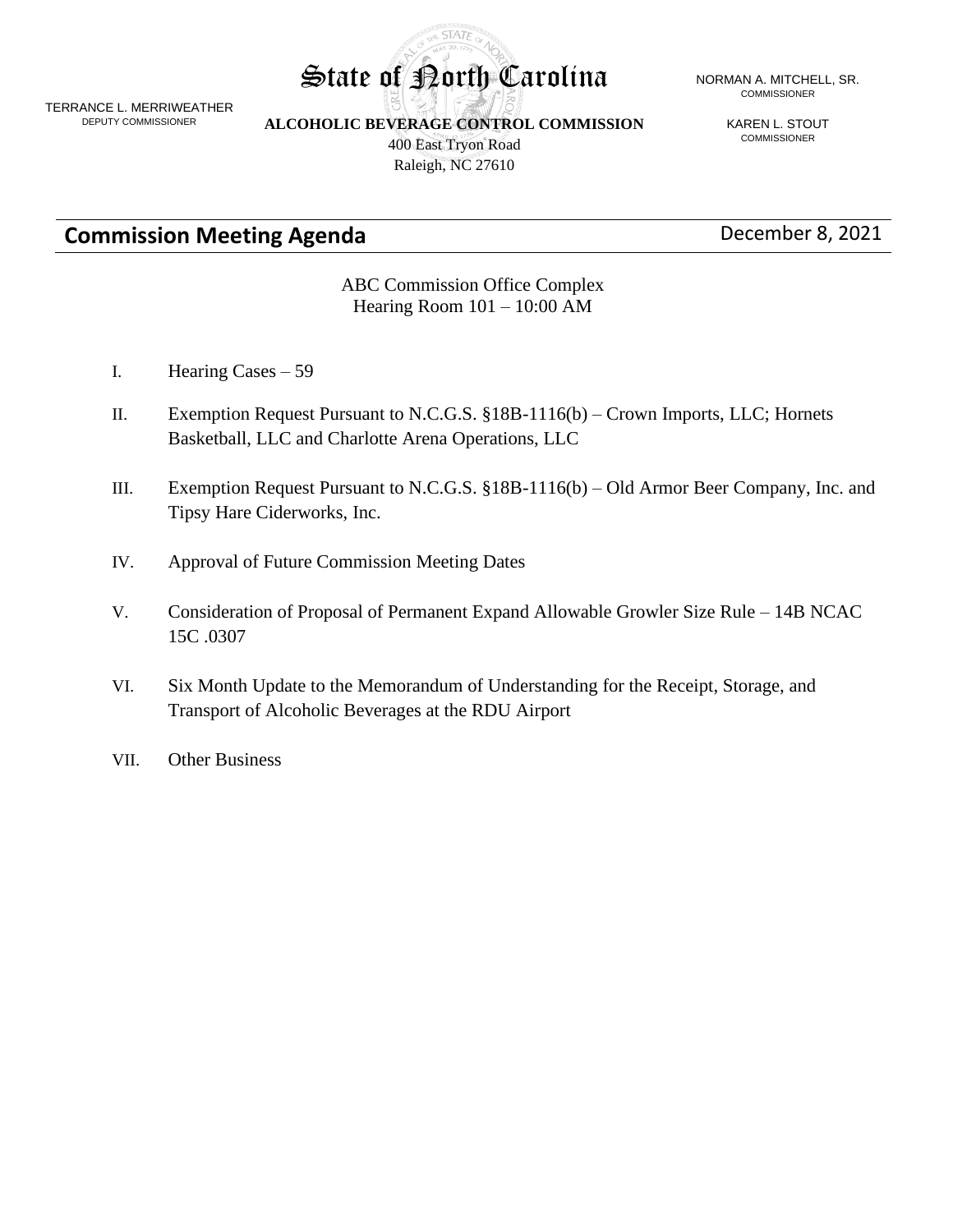ABC Commission Office Complex Hearing Room 101 – 10:00 AM

# SECTION I

# **OFFERS IN COMPROMISE**

Suspension:

| 1. | T/A 7-Eleven Store 35583B<br>Chardi Kala, Inc.<br>8010 South Tryon Street<br>Charlotte, NC 28273<br><b>Charlotte-Mecklenburg Police Department</b>     | Seth Kandl<br>Case #26455 |
|----|--------------------------------------------------------------------------------------------------------------------------------------------------------|---------------------------|
| 2. | <b>T/A BJ's Quick Stop</b><br>Shubha Laxmi, LLC<br>1755 East Main Street<br>Bryson City, NC 28713<br><b>ALE District VIII</b>                          | Seth Kandl<br>Case #26527 |
| 3. | <b>T/A Biltmore Forest Country Club</b><br>Biltmore Forest Country Club, Inc.<br>31 Stuyvesant Road<br>Asheville, NC 28803<br><b>ALE District VIII</b> | Seth Kandl<br>Case #26041 |
| 4. | <b>T/A Bluewater Seafood Market</b><br>Changing Tide, LLC<br>501-C Old Stoney Road<br>Corolla, NC 27927<br><b>ALE District II</b>                      | Seth Kandl<br>Case #26505 |
| 5. | <b>T/A Brewer's Kettle</b><br>Bottle Shoppes, LLC<br>308 East Mountain Street<br>Kernersville, NC 27284<br><b>ALE District VII</b>                     | Seth Kandl<br>Case #25967 |
| 6. | T/A Cru<br>Lux Lounge, LLC<br>3428 North Tryon Street<br>Charlotte, NC 28206<br>Charlotte-Mecklenburg Police Department                                | Seth Kandl<br>Case #26139 |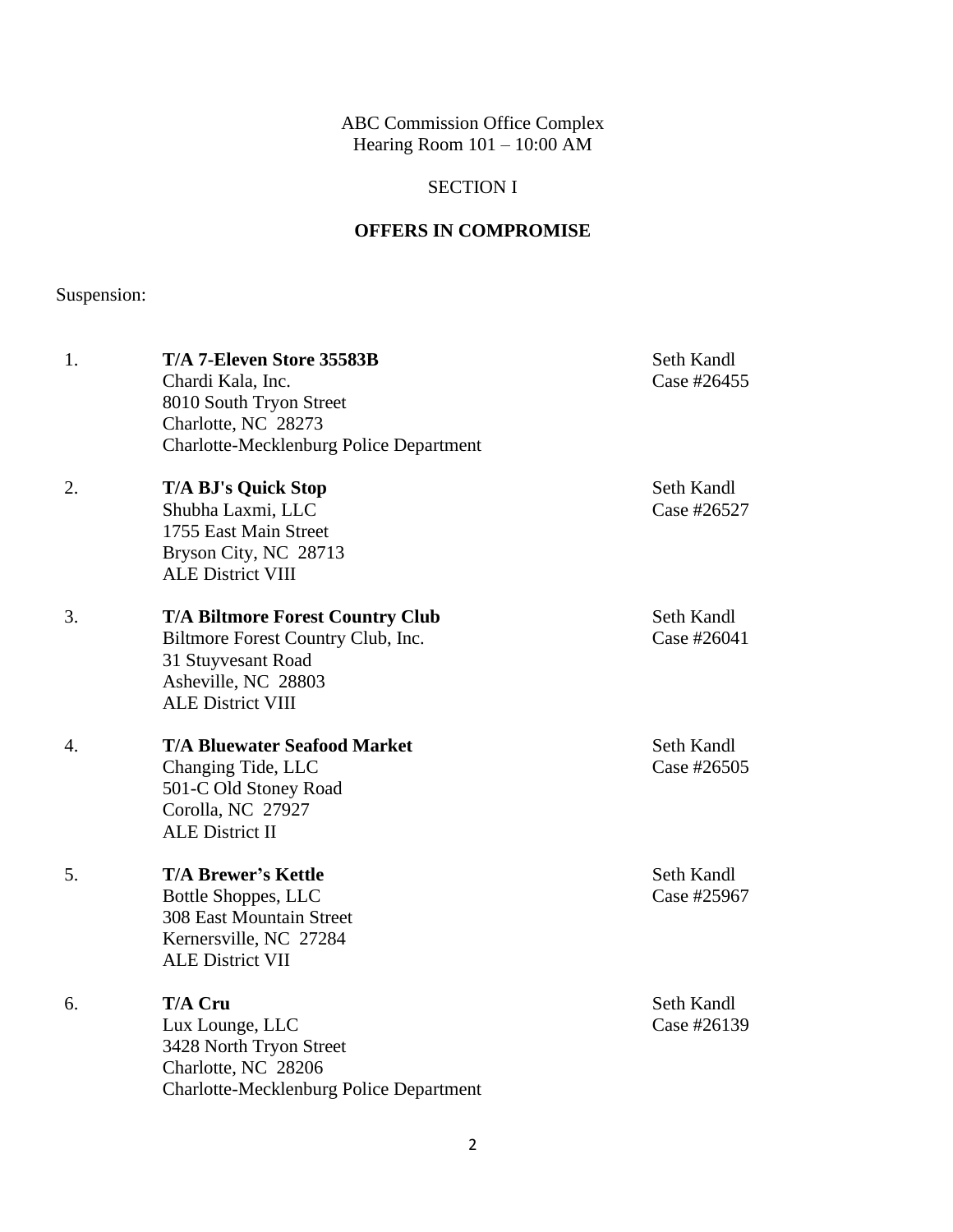| 7.  | <b>T/A Deb's Mini Mart</b><br>Deb's Mini Mart, Inc.<br>632 Oakland Road<br>Spindale, NC 28160<br><b>ALE District VIII</b>                | Seth Kandl<br>Case #26318 |
|-----|------------------------------------------------------------------------------------------------------------------------------------------|---------------------------|
| 8.  | <b>T/A E Zee Gas</b><br>Nershimha, Inc.<br>306 North Main Street<br>Biscoe, NC 27209<br><b>ALE District V</b>                            | Seth Kandl<br>Case #26420 |
| 9.  | <b>T/A Grocery Door 4</b><br>Hayes Hackney Corporation<br>5030 US Highway 264 West<br>Wilson, NC 27893<br><b>Wilson County ABC Board</b> | Seth Kandl<br>Case #26272 |
| 10. | <b>T/A Hills Supermarket 12</b><br>Farmers Market of Shallotte, Inc.<br>5441 Main Street<br>Shallotte, NC 28459<br><b>ALE District I</b> | Seth Kandl<br>Case #26396 |
| 11. | <b>T/A In and Out Kwik Mart</b><br>Saleh & Farouq, Inc.<br>3000 Creech Road<br>Raleigh, NC 27610<br><b>ALE District IV</b>               | Seth Kandl<br>Case #26418 |
| 12. | <b>T/A Mills Drive Thru</b><br>Mills Drive Thru, Inc.<br>3710 River Road<br>Vanceboro, NC 28586<br><b>ALE District I</b>                 | Seth Kandl<br>Case #26278 |
| 13. | <b>T/A Minit Chek</b><br>Ali Abdo Saleh Ali<br>100 West Main Street<br>Littleton, NC 27850<br><b>ALE District II</b>                     | Seth Kandl<br>Case #26324 |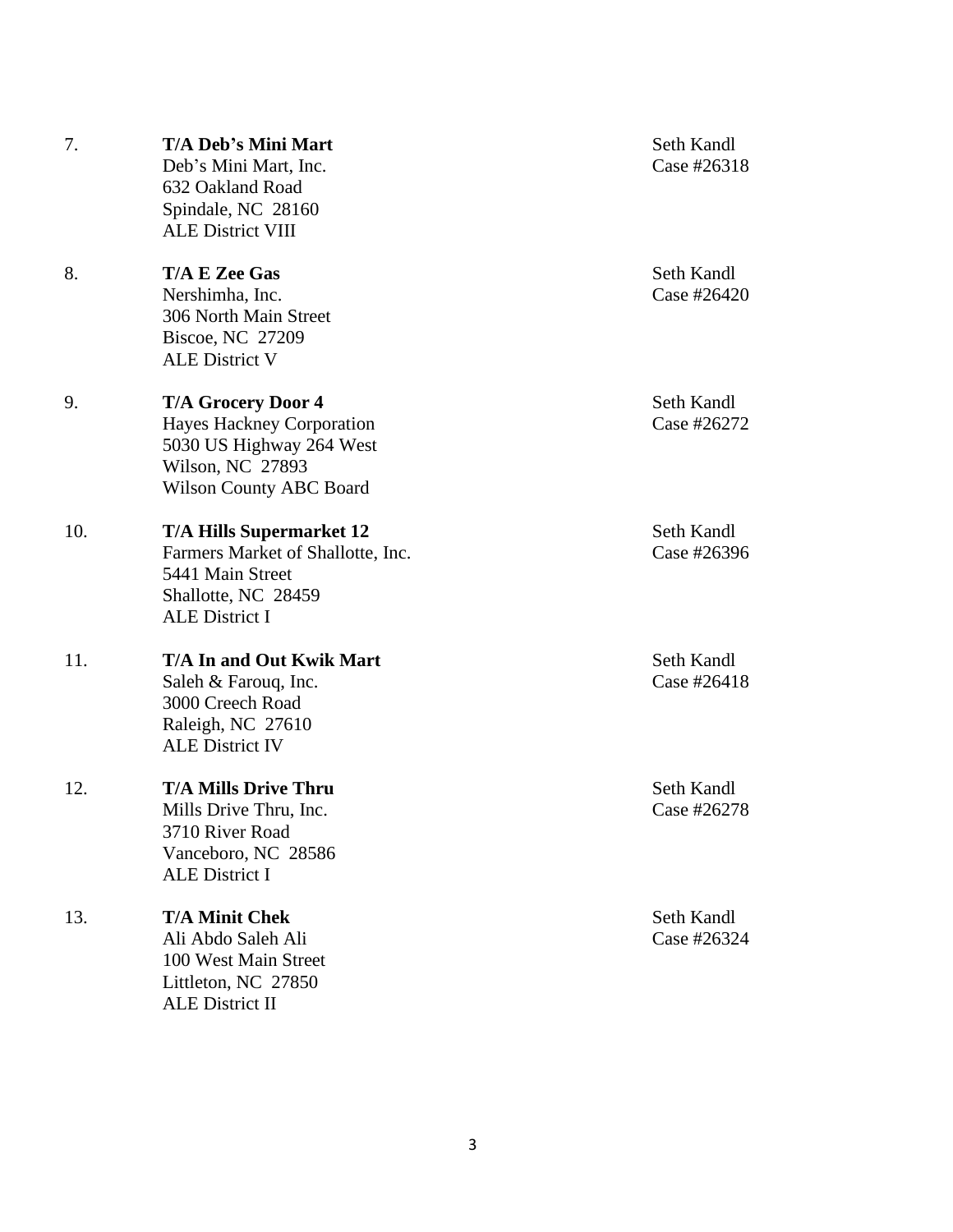| 14. | <b>T/A Norwood BP</b><br>Avantidev, LLC<br>222 North Main Street<br>Norwood, NC 28128<br><b>ALE District VI</b>                                                              | Seth Kandl<br>Case #26393 |
|-----|------------------------------------------------------------------------------------------------------------------------------------------------------------------------------|---------------------------|
| 15. | <b>T/A Oceanana Fishing Pier and Pier House</b><br>Oceanana Pier, LLC<br>700 East Fort Macon Road<br>Atlantic Beach, NC 28512<br><b>ALE District I</b>                       | Seth Kandl<br>Case #26495 |
| 16. | T/A Rizzo's<br>Rizzo's, LLC<br>6353 Cephis Drive, Unit 2-3<br>Clemmons, NC 27012<br><b>ALE District V</b>                                                                    | Seth Kandl<br>Case #25905 |
| 17. | <b>T/A Rookie's Sports Park</b><br>Universal Restaurant Group, LLC<br>4911 Central Park Drive<br>Durham, NC 27703<br><b>ALE District IV</b>                                  | Seth Kandl<br>Case #26469 |
| 18. | <b>T/A San Jose Mexican Restaurant</b><br>San Jose Mexican Restaurant of Elizabethtown, Inc.<br>1320 West Broad Street<br>Elizabethtown, NC 28337<br><b>ALE District III</b> | Seth Kandl<br>Case #26475 |
| 19. | <b>T/A San Jose Mexican Restaurant 2</b><br>San Jose Mexican Restaurant of NC, Inc.<br>3025 and 3027 North Roberts Avenue<br>Lumberton, NC 28358<br><b>ALE District III</b>  | Seth Kandl<br>Case #26307 |
| 20. | T/A Schooly's Too<br>Schooly's Too, Inc.<br>102-B&C East Trade Street<br>Sanford, NC 27332<br><b>ALE District III</b>                                                        | Seth Kandl<br>Case #26187 |

4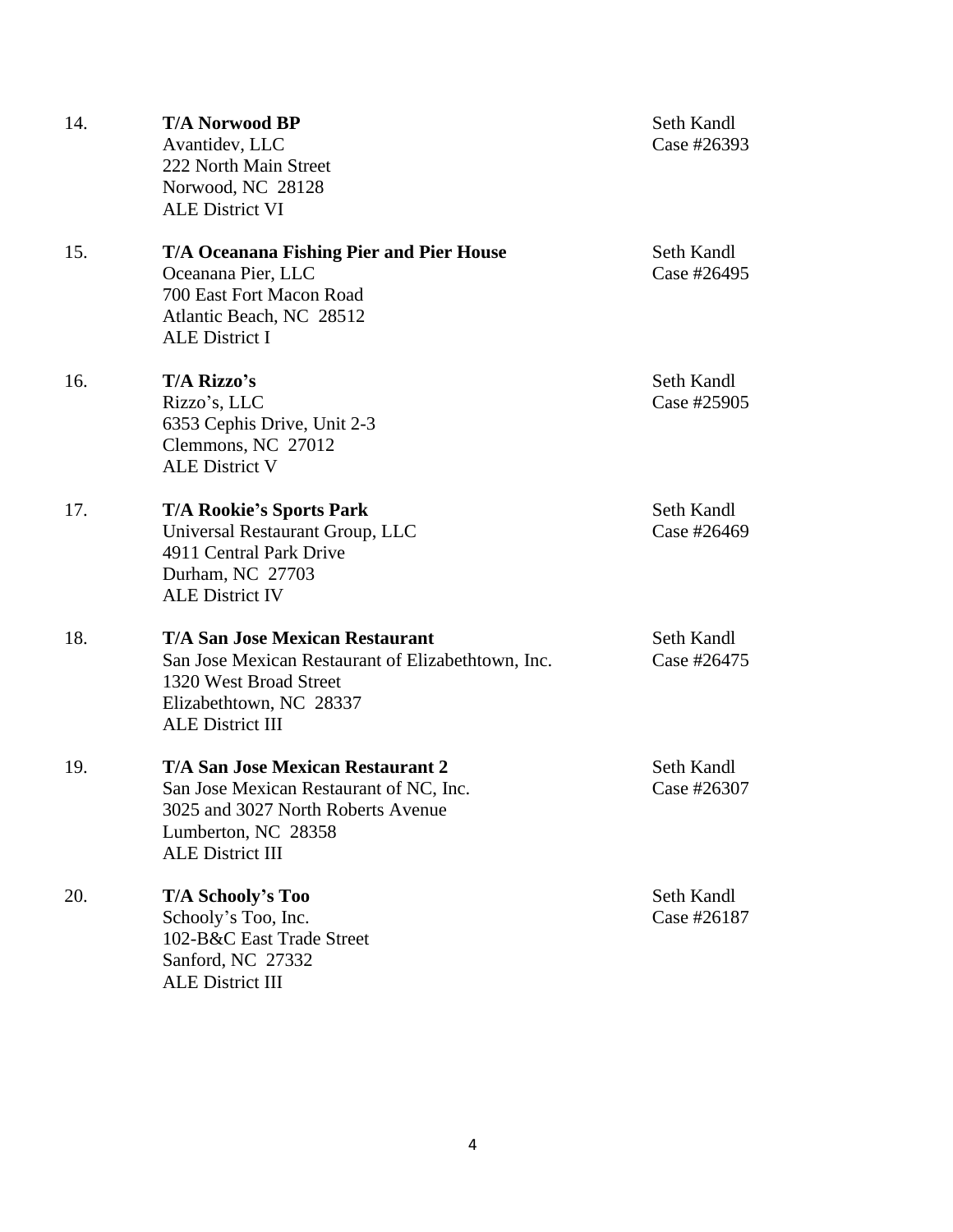| 21. | <b>T/A Scotchman 3096</b><br><b>GPM Southeast, LLC</b><br>4101 Masonboro Loop Road<br>Wilmington, NC 28403<br><b>ALE District I</b>               | Seth Kandl<br>Case #26263            |
|-----|---------------------------------------------------------------------------------------------------------------------------------------------------|--------------------------------------|
| 22. | <b>T/A Shree Corner Mart</b><br>Aces Store, LLC<br>1319 Harper Avenue SW<br>Lenoir, NC 28645<br><b>ALE District VII</b>                           | Seth Kandl<br>Case #26584            |
| 23. | T/A Taqueria La Fiesta<br>Olivera's Corporation<br>1002 East Geer Street<br>Durham, NC 27704<br><b>ALE District IV</b>                            | Seth Kandl<br>Case #26470            |
| 24. | <b>T/A Vicious Fishes Brewery</b><br>Maroni Beverage Company, LLC<br>132 South Fuquay Avenue<br>Fuquay-Varina, NC 27526<br><b>ALE District IV</b> | Seth Kandl<br>Case #26398            |
| 25. | T/A 7-Eleven Store 36997H<br>7-Eleven, Inc.<br>1698 East Marion Street<br>Shelby, NC 28150<br><b>Shelby Police Department</b>                     | <b>Robert Nauseef</b><br>Case #26474 |
| 26. | <b>T/A Bistro Labon</b><br>Bahar Investments, LLC<br>1322 Central Avenue<br>Charlotte, NC 28205<br>Mecklenburg County ABC Board                   | <b>Robert Nauseef</b><br>Case #26621 |
| 27. | <b>T/A Broad Creek Marina</b><br>Outer Banks Marine Maintenance, LLC<br>708 Harbor Road<br>Wanchese, NC 27981<br>ALE District II                  | <b>Robert Nauseef</b><br>Case #26603 |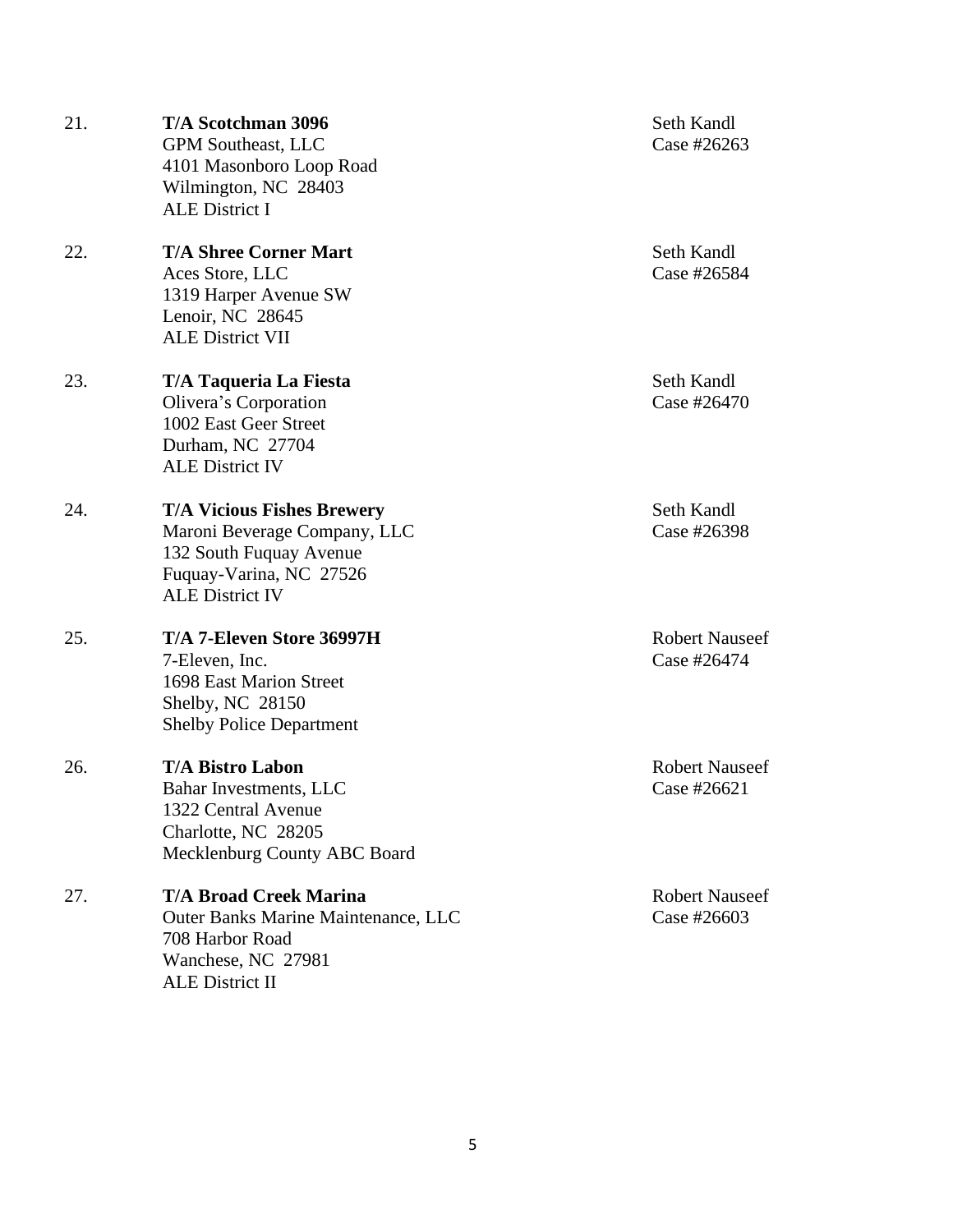| 28. | T/A J & L Grocery<br>J & L Raeford, Inc.<br>685 Rockfish Road<br>Raeford, NC 28376<br><b>ALE District III</b>                                      | <b>Robert Nauseef</b><br>Case #26309 |
|-----|----------------------------------------------------------------------------------------------------------------------------------------------------|--------------------------------------|
| 29. | T/A Nie's American Oriental Market<br>Sons of Nie, LLC<br>3116 Summit Avenue<br>Greensboro, NC 27405<br><b>ALE District V</b>                      | <b>Robert Nauseef</b><br>Case #26625 |
| 30. | <b>T/A PNC Music Pavilion</b><br>Winston Salem Legends Hospitality, LLC<br>707 Pavilion Boulevard<br>Charlotte, NC 28262<br><b>ALE District VI</b> | <b>Robert Nauseef</b><br>Case #26700 |
| 31. | T/A Saeed's Bar and Deli<br>Saeed, Inc.<br>20832-B Catawba Avenue<br>Cornelius, NC 28031<br><b>ALE District VI</b>                                 | <b>Robert Nauseef</b><br>Case #26390 |
| 32. | <b>T/A Super Track</b><br>Narnarayan Dev, Inc.<br>4766 US Highway 74 West<br>Whittier, NC 28789<br><b>ALE District VIII</b>                        | <b>Robert Nauseef</b><br>Case #26674 |
| 33. | <b>T/A Tokyo House</b><br>Tokyo House, LLC<br>1201-D West Vernon Avenue<br>Kinston, NC 28501<br><b>ALE District II</b>                             | <b>Robert Nauseef</b><br>Case #26547 |
| 34. | <b>T/A University Club</b><br>University Club of Durham, LLC<br>3100 Tower Boulevard, Suite 1700<br>Durham, NC 27707<br><b>ALE District IV</b>     | <b>Robert Nauseef</b><br>Case #26512 |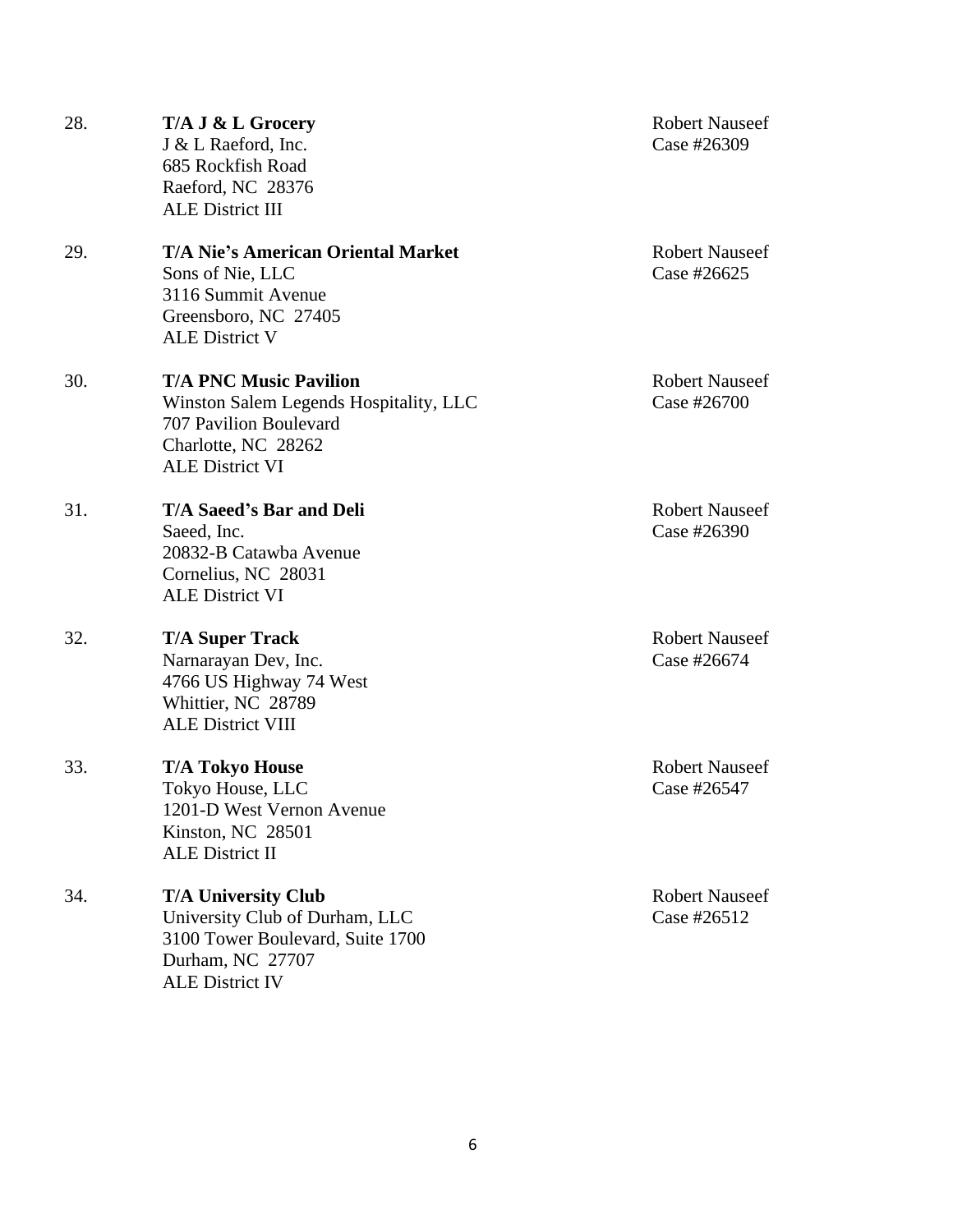| 35. | T/A 20 <sup>th</sup> Street Grocery & Grill<br>Wadhah Abdo Ahmed Dawmah<br>2000 Bridges Street<br>Morehead City, NC 28557<br><b>ALE District I</b>                     | <b>Rachel Spears</b><br>Case #26709 |
|-----|------------------------------------------------------------------------------------------------------------------------------------------------------------------------|-------------------------------------|
| 36. | T/A 401 Lucky Stop<br>401 Lucky Stop, Inc.<br>4302 Fayetteville Road<br>Raeford, NC 28376<br><b>ALE District III</b>                                                   | <b>Rachel Spears</b><br>Case #26581 |
| 37. | <b>T/A A Piece of Havana</b><br>A Piece of Havana Restaurant, LLC<br>11126 South Tryon Street<br>Charlotte, NC 28273<br><b>Charlotte-Mecklenburg Police Department</b> | <b>Rachel Spears</b><br>Case #26656 |
| 38. | <b>T/A All American Raceway</b><br>SNS Partnership, LLC<br>6901 Millersville Road<br>Taylorsville, NC 28681<br><b>ALE District VII</b>                                 | <b>Rachel Spears</b><br>Case #26585 |
| 39. | <b>T/A Apps and Taps</b><br>Apps and Taps, LLC<br>155 Pinnacle Lane, Suite B-C<br>Mooresville, NC 28117<br><b>ALE District VII</b>                                     | <b>Rachel Spears</b><br>Case #26609 |
| 40. | <b>T/A Brothers Store</b><br>Faisal Mosaed Alshoabi<br>310 East Highland Avenue<br>Kinston, NC 28501<br><b>ALE District II</b>                                         | <b>Rachel Spears</b><br>Case #26414 |
| 41. | <b>T/A Dollar General Store 17865</b><br>Dolgencorp, LLC<br>1019 Davenport Farm Road<br>Winterville, NC 28590<br><b>Pitt County ABC Board</b>                          | <b>Rachel Spears</b><br>Case #26650 |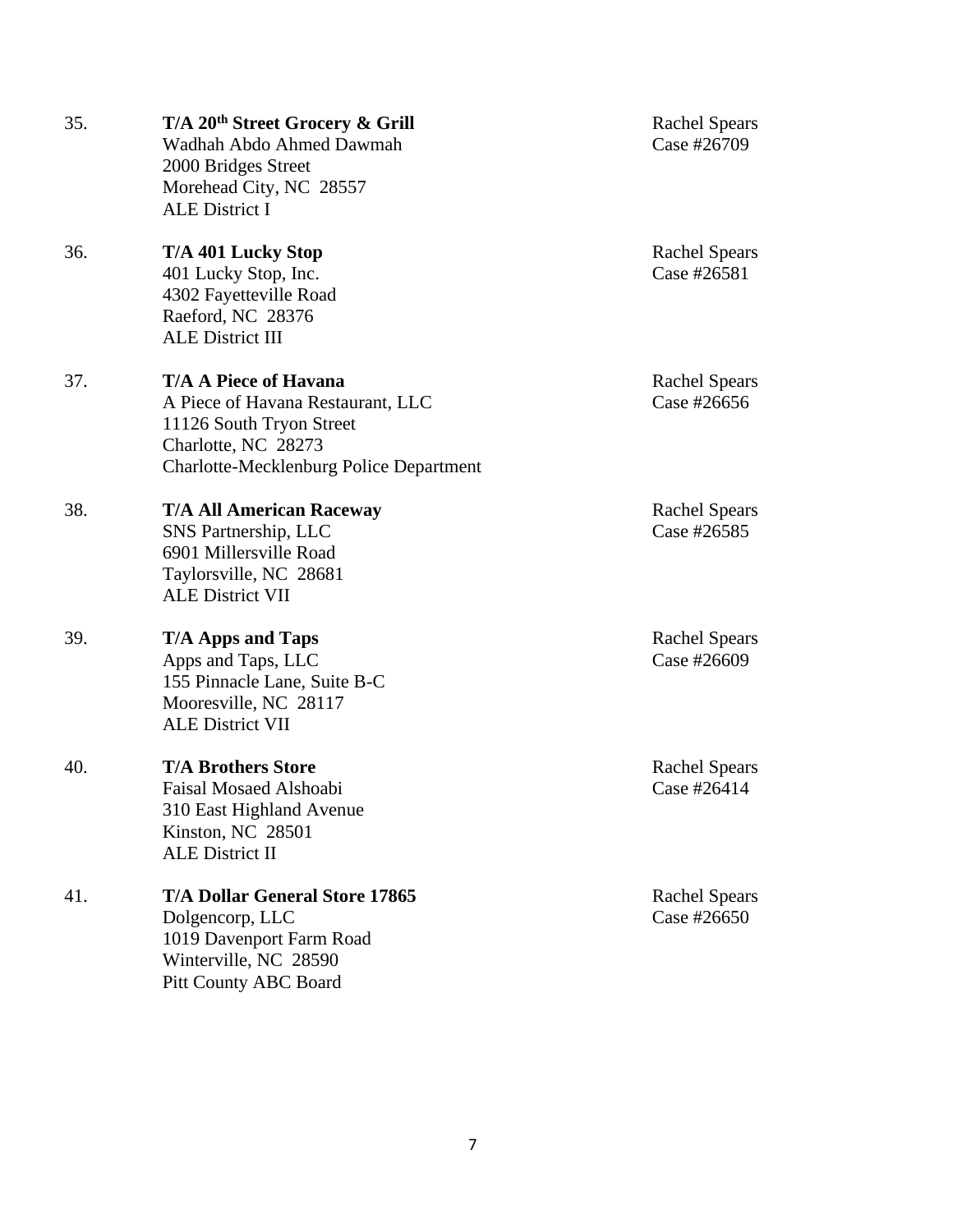| 42. | T/A Downtown Sports Bar & Lounge               |  |
|-----|------------------------------------------------|--|
|     | Lawrence Blaine Hague                          |  |
|     | 216 East Union Street                          |  |
|     | Morganton, NC 28655                            |  |
|     | <b>ALE District VII</b>                        |  |
| 43. | T/A Dubai Sports Bar & Grill                   |  |
|     | Fiesta Azteca, Inc.                            |  |
|     | 5317 East Independence Boulevard, Suite A-2    |  |
|     | Charlotte, NC 28212                            |  |
|     | <b>Charlotte-Mecklenburg Police Department</b> |  |
| 44. | T/A Eagle Mart 2                               |  |
|     | Patram, Inc.                                   |  |
|     | 811 Scuppernong Drive                          |  |
|     | Columbia, NC 27925                             |  |
|     | <b>ALE District II</b>                         |  |
| 45. | <b>T/A Grocery Door</b>                        |  |
|     | Grocery Door of Wilson, Inc.                   |  |
|     | 1907 West Nash Street                          |  |
|     | Wilson, NC 27893                               |  |
|     | <b>Wilson County ABC Board</b>                 |  |
| 46. | <b>T/A High School Liberty</b>                 |  |
|     | Adam O, Inc.                                   |  |
|     | 3801 Fayetteville Road                         |  |
|     | Lumberton, NC 28358                            |  |
|     | <b>ALE District III</b>                        |  |
| 47. | <b>T/A Iconz Bar</b>                           |  |
|     | Iconic Endeavors, LLC                          |  |
|     | 1611 Westover Street                           |  |
|     | Lowell, NC 28056                               |  |
|     | <b>ALE District VI</b>                         |  |
| 48. | <b>T/A Lucky Stop of Maxton</b>                |  |
|     | Lucky Stop of Maxton, Inc.                     |  |
|     | 1401 East Martin Luther King Drive             |  |
|     | Maxton, NC 28364                               |  |
|     | <b>ALE District III</b>                        |  |

### Rachel Spears Case  $#26706$

Rachel Spears Case #26614

Rachel Spears Case #26602

Rachel Spears Case #26630

Rachel Spears Case #26643

Rachel Spears Case  $#26520$ 

Rachel Spears Case  $#26654$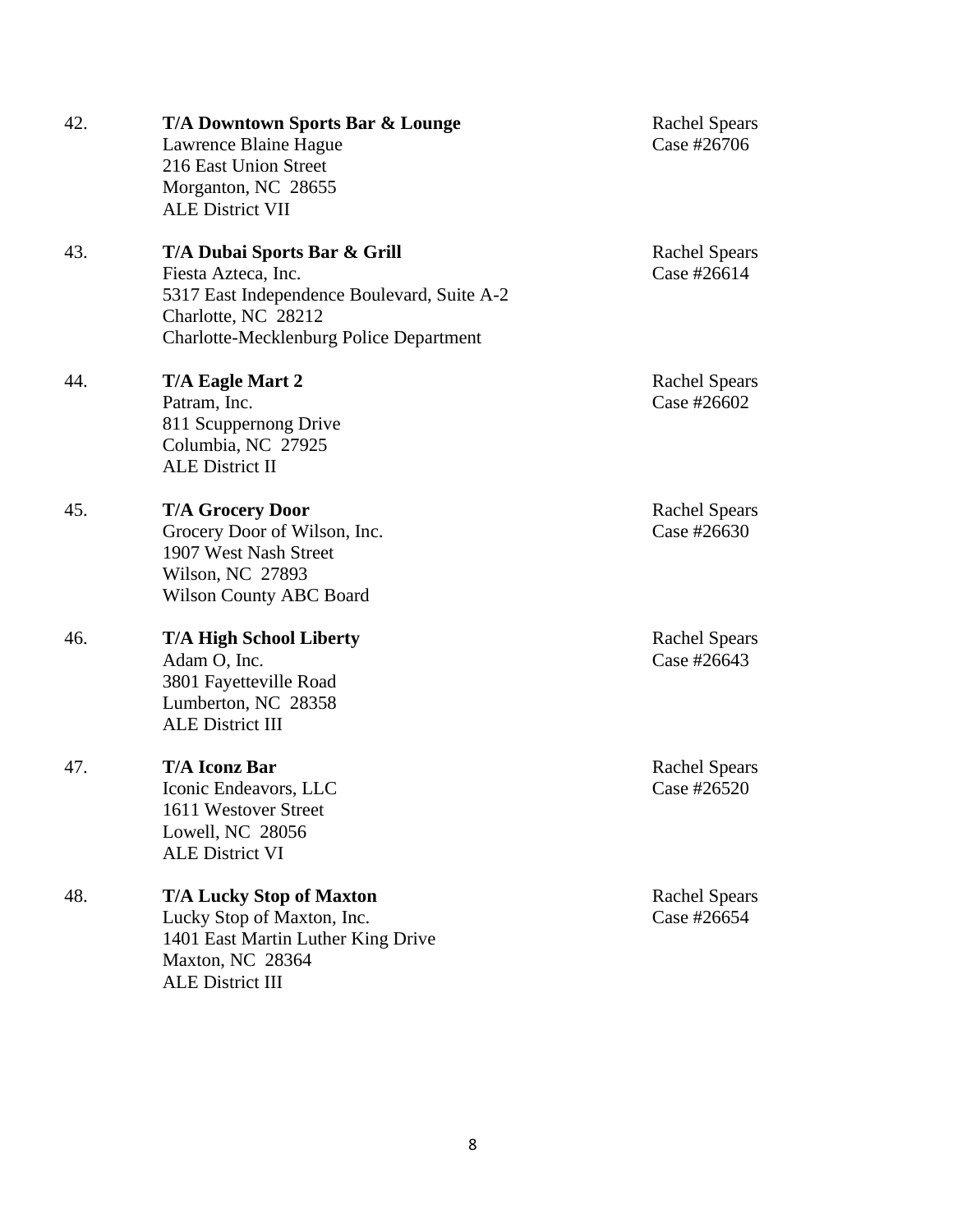| 49. | T/A Marisqueria La Riviera<br>Latin Flavour, Inc.<br>6023 Albemarle Road<br>Charlotte, NC 28212<br><b>Charlotte-Mecklenburg Police Department</b> |
|-----|---------------------------------------------------------------------------------------------------------------------------------------------------|
| 50. | T/A MiMi Mini Mart<br>Tesfa Defar Angore<br>4512 Lee Street<br>Ayden, NC 28513<br><b>Pitt County ABC Board</b>                                    |
| 51. | <b>T/A Old Currins Mini Mart</b><br>Safa Abdullah Altowayti<br>200 West Andrews Avenue<br>Henderson, NC 27536<br><b>ALE District IV</b>           |
| 52. | <b>T/A One Stop</b><br>NGO Shops, LLC<br>2417 North Tryon Street, Suite D-F<br>Charlotte, NC 28206<br>Charlotte-Mecklenburg Police Department     |
| 53. | <b>T/A Quick N Go Food Mart</b><br>Abdo Hezam Adlali<br>5320 Murchison Road<br>Fayetteville, NC 28311<br><b>ALE District III</b>                  |
| 54. | <b>T/A Shiki Sushi</b><br>Shiki Sushi, Inc.<br>105 West NC Highway 54, Suite 207<br>Durham, NC 27713<br><b>ALE District IV</b>                    |
| 55. | T/A Speedway 6968<br>Speedway, LLC<br>501 West Main Street<br>Murfreesboro, NC 27855<br><b>ALE District II</b>                                    |

#### Rachel Spears Case #26622

Rachel Spears Case #26531

Rachel Spears Case  $#26742$ 

Rachel Spears Case #26655

Rachel Spears Case #26524

Rachel Spears Case # $26507$ 

Rachel Spears Case # $26590$